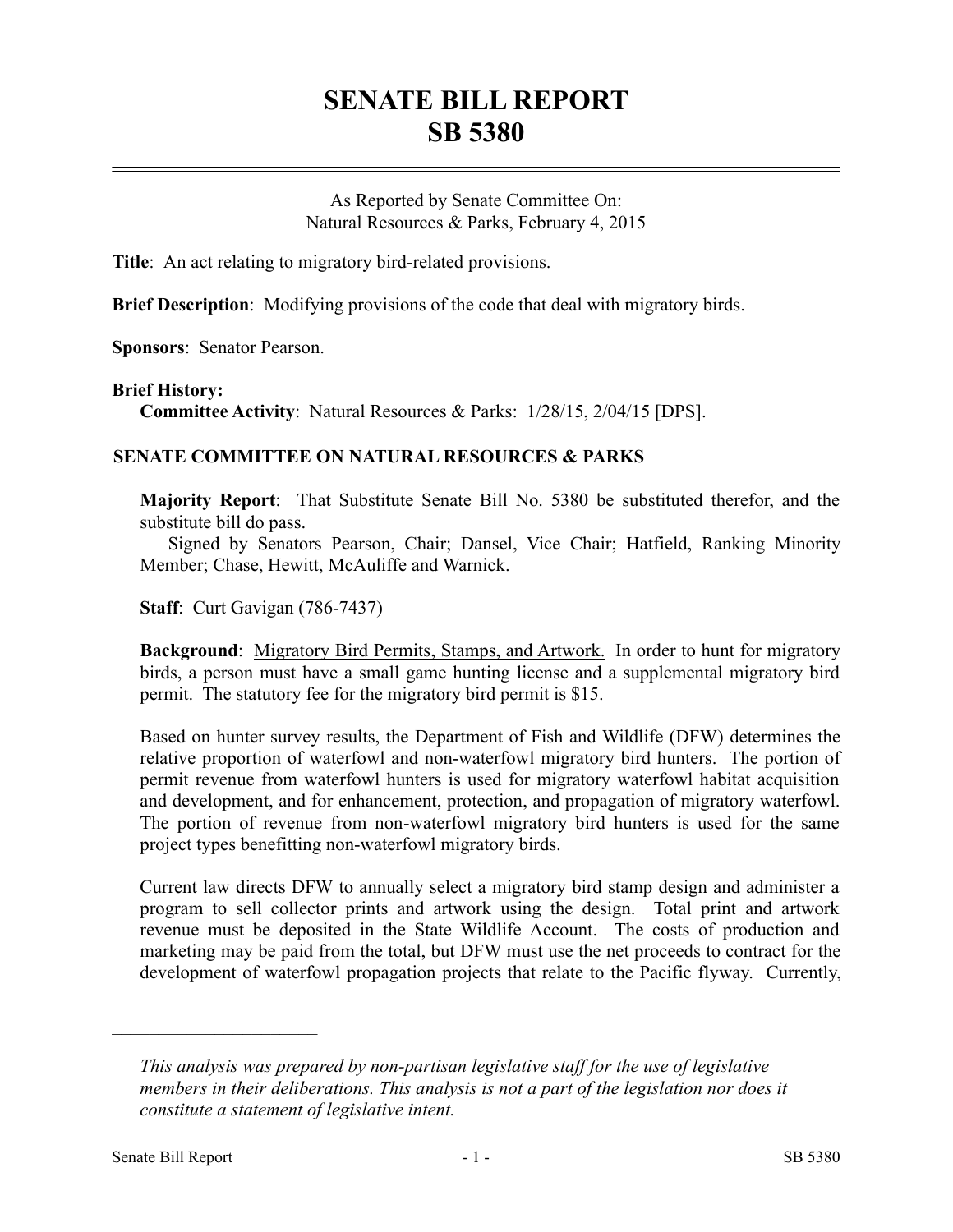DFW contracts with a nonprofit organization for the selection of the stamp and sale of collector prints and artwork.

When DFW acquires property using migratory permit revenues, it must allow the general public reasonable access to the property.

Relevant 2011 Legislation. In 2011 the Legislature passed two separate bills amending statutes that relate to migratory bird permits, stamps, and artwork.

One 2011 bill focused on fish and wildlife licensing fees. The fee bill changed the name of the document required to hunt migratory birds from a migratory bird stamp or validation to a permit, but did not make corresponding changes to the statues relating to stamps and artwork.

A second 2011 bill addressed various state boards and commissions. This bill eliminated the use of a committee to select a migratory bird stamp design and administer the program to sell collector prints and artwork using the design. Instead those functions were assigned to DFW. Additionally the bill eliminated an annual audit requirement.

**Summary of Bill (Recommended Substitute)**: An audit requirement is established relating to migratory bird permit revenue, which must be conducted by the State Auditor every four years.

Consumptive users are listed as an example of members of the general public to which DFW must provide access to property acquired through migratory bird permit funds.

DFW is provided specific authority to contract for the selection of a migratory bird stamp design, and administration of the program to sell collector prints and artwork using the design. Production and marketing costs may be paid from total sales, with the remaining amount used to contract for the development of waterfowl propagation projects that relate to the Pacific flyway.

Terms that relate to migratory bird permits, stamps, and artwork are aligned. Technical and organizational changes are made.

**EFFECT OF CHANGES MADE BY NATURAL RESOURCES & PARKS COMMITTEE (Recommended Substitute)**: Shifts the audit requirement from each biennium to every four years.

**Appropriation**: None.

**Fiscal Note**: Available.

**Committee/Commission/Task Force Created**: No.

**Effective Date**: Ninety days after adjournment of session in which bill is passed.

**Staff Summary of Public Testimony on Original Bill**: PRO: This bill would help to clarify the agency's authority to contract the design and administration of the stamps and the